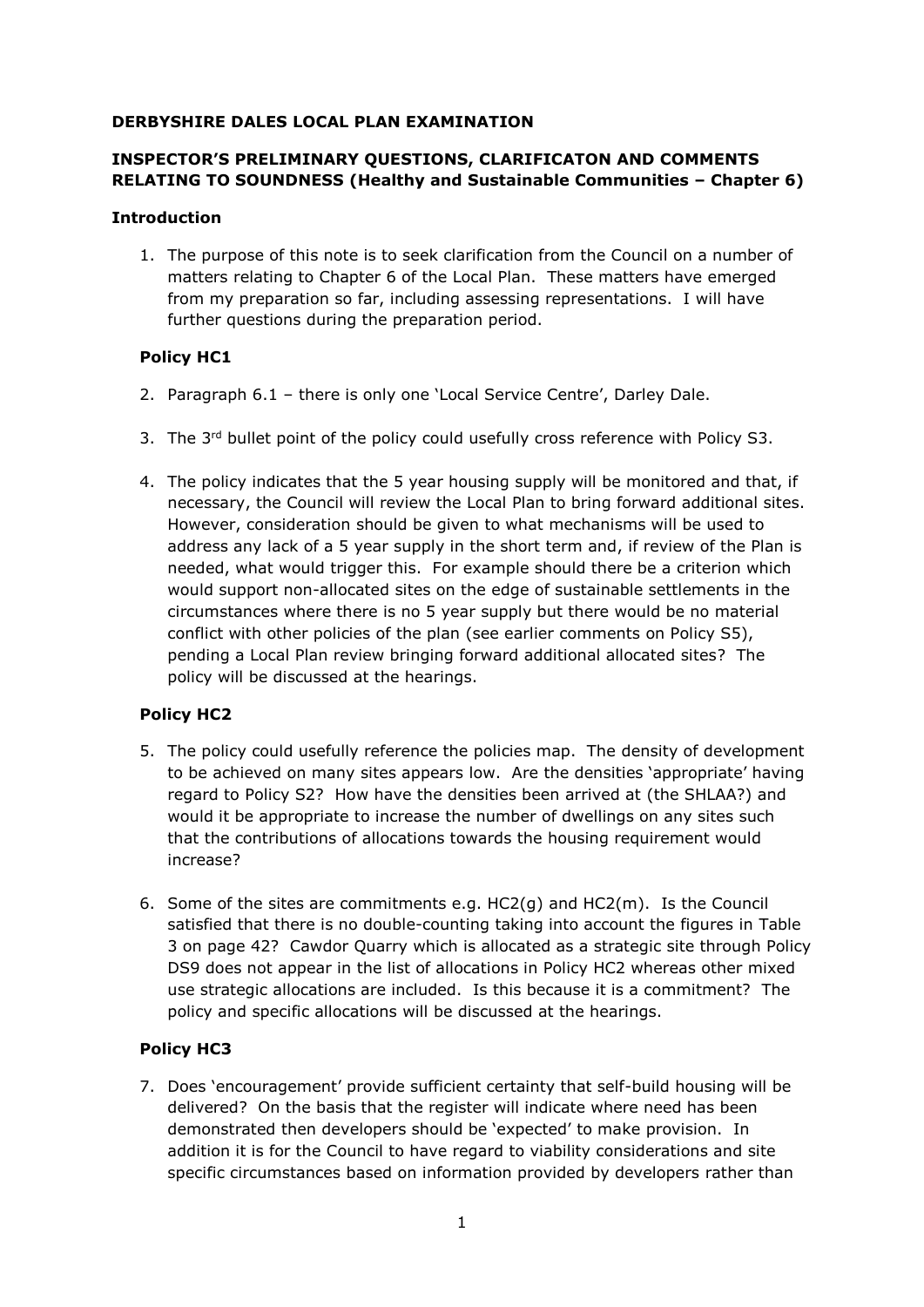the developers.

8. Is there any policy requirement relating to supporting small and medium sized builders?

## **Policy HC4**

- 9. Paragraph 6.6 refers to 'low cost sale' as one of the options to meet the 20% need for equity-based housing. However, the glossary definition of affordable housing taken from the Framework excludes 'low cost market' housing. Are the two different forms of housing and if so the differences should be explained? It is assumed that 'low cost for sale' would meet the eligibility criteria based on local incomes and house prices.
- 10. In the  $2<sup>nd</sup>$  paragraph is the inclusion of 'net' necessary? To be consistent with paragraph 6.6 the 3<sup>rd</sup> paragraph should refer to 'social and affordable rented accommodation'.
- 11. The policy does not require that affordable housing is designed as an integral part of the development so as to create mixed and balanced communities. This issue should be considered.
- 12. Policy HC4, the 30% requirement and the 80/20% split between rented and intermediate housing will be discussed at the hearings.

## **Policy HC5**

- 13. Paragraph 6.11 indicates that affordable housing built under the policy will remain affordable in perpetuity. However, criterion f) relating to starter homes is excluded from this requirement and therefore there appears to be inconsistency between the explanation and policy. I assume the explanation is that starter homes do not fall within the definition of affordable housing. This should be made clear.
- 14. The phrase 'locality' in criterion a) is somewhat vague. Would 'settlement' be a better term?
- 15.Criterion d) requiring that the site is accessible to a range of local facilities and services is onerous in the context of the statement in paragraph 4.15 of the Plan.

### **Policy HC6**

- 16. It is assumed that the need is for 9 gypsy and traveller pitches and not a mix of pitches and travelling showpeople plots based on the GTAA? The policy itself should refer to the total pitch target of 9 pitches for the Plan period.
- 17. It would appear that the 0.3 ha site at Watery Lane, Ashbourne meets the requirement for 6 pitches in the period 2014-19.
- 18. The Plan does not provide allocations to meet the need for the total number of pitches for the Plan period. This means the approach is not comparable with that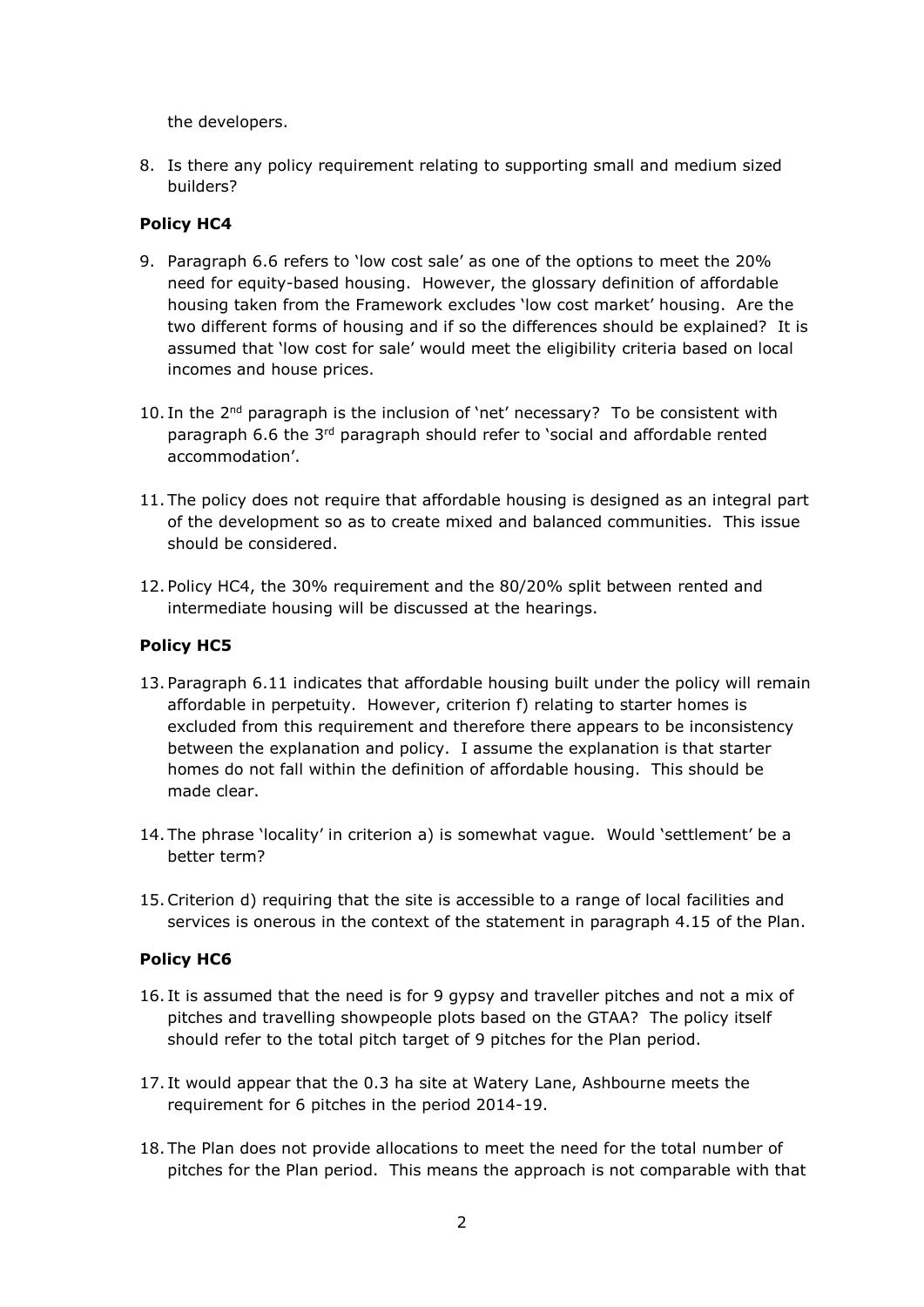for conventional housing sites, does not advance the aims of paragraph 4 of Planning Policy for Traveller Sites (PPTS) and raises an equality issue.

- 19.Some of the criteria for considering applications are somewhat onerous. Access by sustainable means (criterion c)) is not always practical. Wider issues of sustainability are as important (see paragraph 13 of the PPTS).
- 20. In criterion f) the PPTS at paragraph 13 refers to a 'high risk of flooding' so this phrase would be more appropriate than 'unacceptable flood risk'.
- 21. In criterion g) rural traveller sites are often seen as having an 'adverse' impact on character and appearance. The criterion would better reflect reality if it were to seek mitigation through well planned soft landscaping to reduce the impact to within acceptable bounds.

#### **Policy HC7**

22.Criterion b) is convoluted and should be expressed as 'the existing use as a dwelling is lawful'. There is a typo in criterion e) – a stray 'represents'.

#### **Policy HC9**

23. In criterion b) is whether the new self-contained units would have adequate privacy, natural light and outlook likely to be more of an issue? The intention of criterion f) is unclear.

#### **Policy HC10**

24. The policy does not include a criterion relating to impact on living conditions. Is this a conscious omission?

### **Policy HC11**

- 25. The Planning Practice Guidance indicates that local planning authorities should provide justification based on need, viability and timing for internal space standards. Similarly for accessibility requirements there is a requirement to demonstrate need and consider the impact on viability. What work has the Council carried out in these respects?
- 26. The last paragraph of the policy refers initially to space standards but then at the end refers to accessibility. On the basis of M33 both should be referred to for consistency.
- 27. The policy, including the proposed mix of housing and space standards, will be discussed at the hearings.

### **Policy HC12**

28. The requirement to enter into a legal agreement in relation to annexes created in outbuildings appears onerous. An annexe is by its very nature not a separate dwelling and planning permission would be required for a change of use to a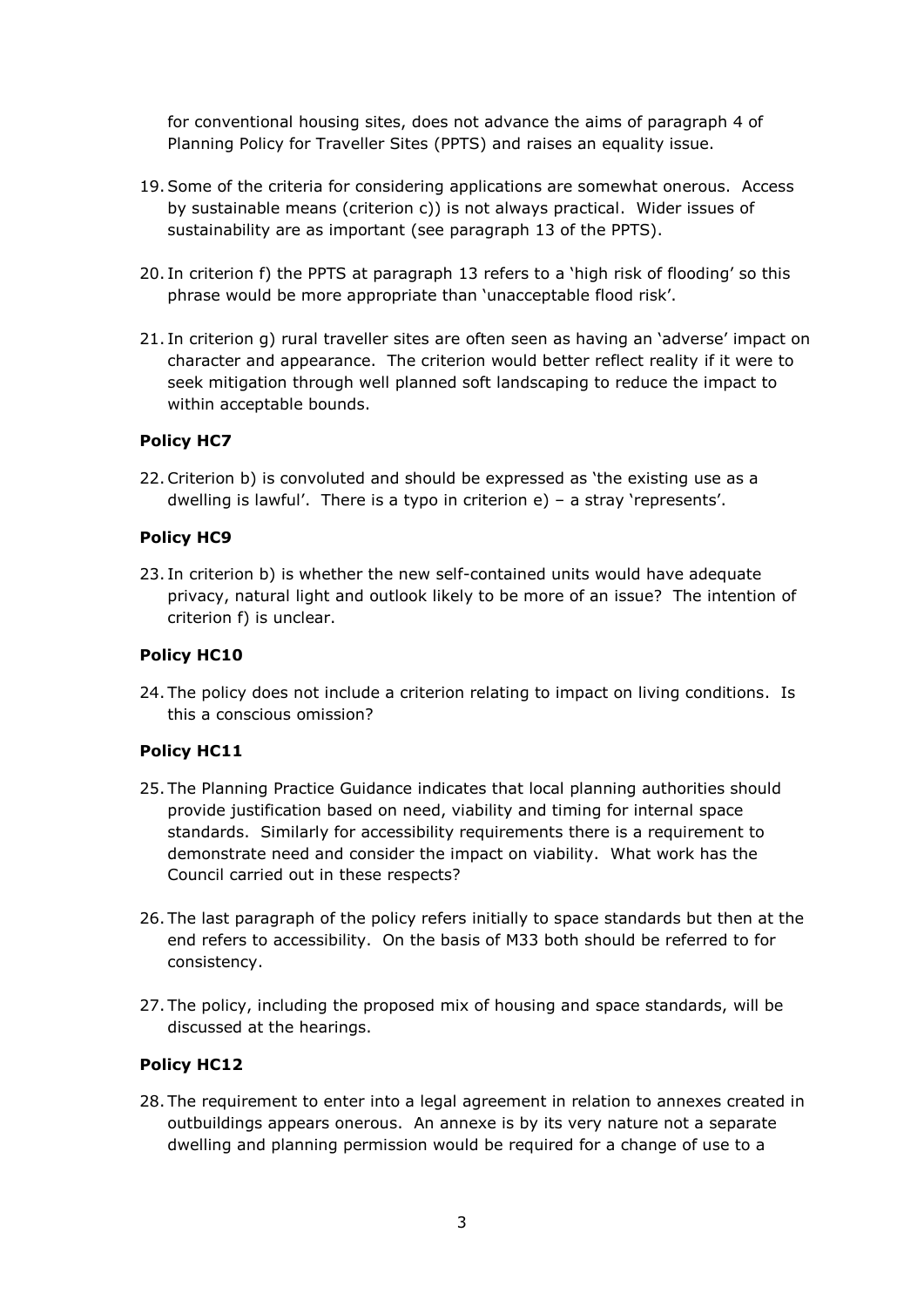separate dwelling. Imposing a condition that any annexe created should only be used as ancillary accommodation would be a 'belt and braces' approach.

## **Policy HC13**

29.Criterion d) of the policy should also refer to existing buildings on the unit or within the locality that could be converted and would provide suitable accommodation for the worker.

# **Policy HC14**

- 30. The policy refers to contributions to open space and sports facilities in line with local standards set out in the study report. Are these the standards set out in Table 6? If so the table should be cross-referenced within the policy for clarity. If the study report is a separate report this should be clearly signposted and the standards contained within the Plan.
- 31. If financial contributions are to be secured by Section 106 obligations what are the implications of the pooling limitations contained within Regulation 123 of the Community Infrastructure Levy Regulations 2010 for the effectiveness of the policy?

# **Policy HC15**

32.Are the Council satisfied that the policy is consistent with paragraph 70 of the Framework? Criterion c) appears superfluous as, if the local community was interested in acquisition at a 'realistic price', this would be caught by criterion b). Alternatively perhaps it should only apply to Assets of Community Value?

### **Policy HC17**

33. In the first paragraph 'acceptable' should be replaced with 'permitted'. The 2<sup>nd</sup> part of the policy is not entirely consistent with paragraph 74 of the Framework. Was this the intention? What is the justification for the differences?

### **Policy HC19**

- 34. The statement in paragraph 6.55 about effective travel demand measures in Matlock and Ashbourne does not appear to have any specific expression through the policy. Given that such measures are crucial to development coming forward should this requirement not be built into Policy HC19 and/or the strategic site allocation policies?
- 35. The bullet point relating to on-street parking is not very well expressed. The free flow of traffic is not always desirable. The following is suggested: 'Ensuring development does not lead to an increase in on-street parking to the detriment of the safe and efficient operation of the highway network'.
- 36. If developer contributions are to be secured by Section 106 obligations what are the implications of the pooling limitations contained within Regulation 123 of the Community Infrastructure Levy Regulations 2010 for the effectiveness of the policy?